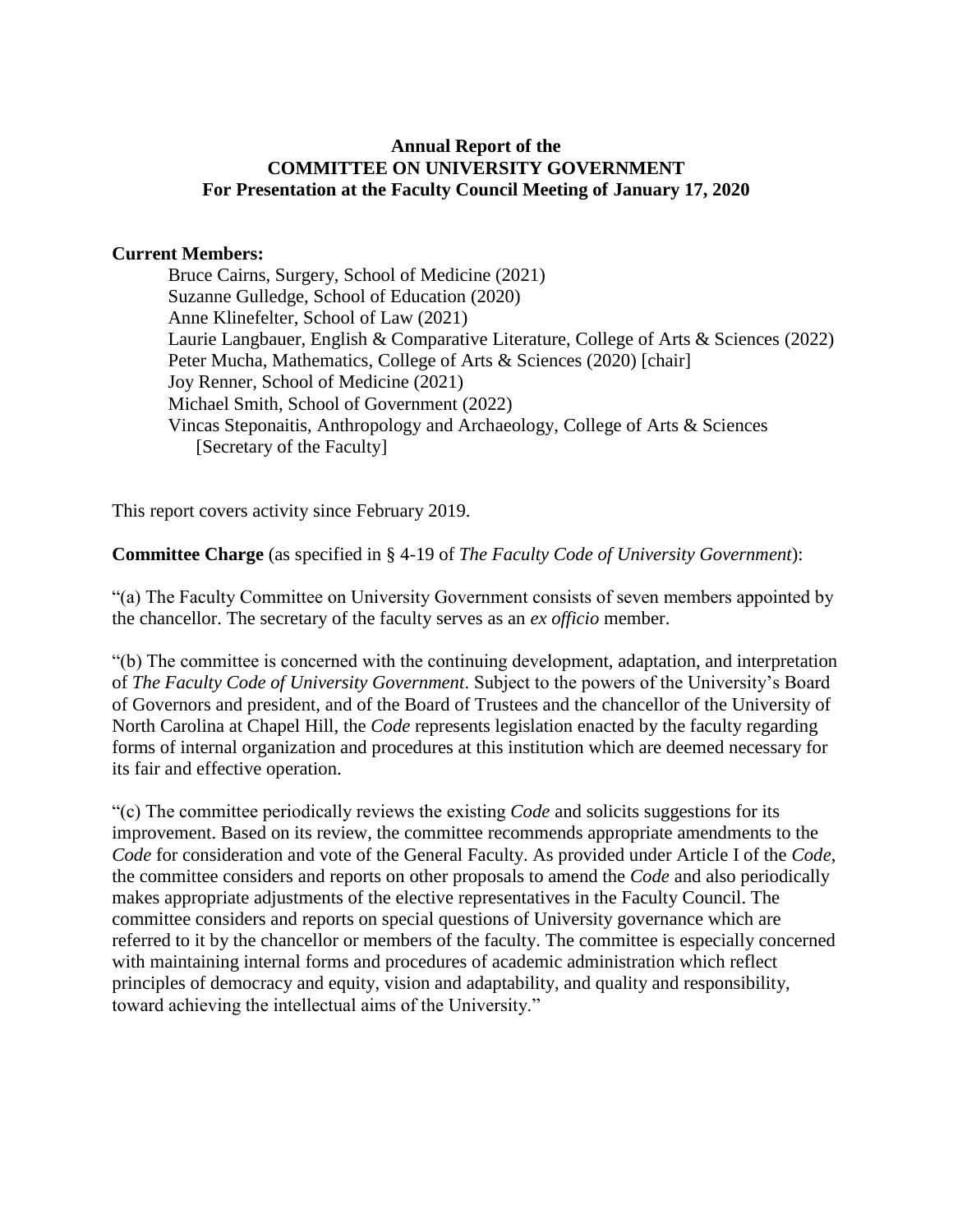# **Report of Activities.**

### *Previous Resolutions.*

All three *Code* amendments identified in last year's report as pending passed at the Faculty Council meeting on March 8 and passed the second vote at the Faculty Council meeting on April 12.

# *Technical Corrections.*

As provided in *§ 1-8* of the *Code*, the Committee updated the names of schools, departments and other units to reflect changes made by the University. In so doing, we also noted changes that were previously made by the committee but were, by mistake, not shown in the 2016 printed edition of the *Code*. The changes, which do not require further approval, are as follows:

(1) Among schools, "School of Journalism and Mass Communication" and "School of Media and Journalism" were both changed to "Hussman School of Journalism and Media"; the new names that had been changed previously by the Committee, but not printed in the 2016 edition, were "Adams School of Dentistry," "Eshelman School of Pharmacy," and "Gillings School of Global Public Health."

(2) Among units in the College of Arts and Sciences, "Art" was changed to "Art and Art History," and "Environment and Ecology" was changed to "Environment, Ecology and Energy"; the new names that had been changed previously by the Committee were "Communication," "Romance Studies," and "Psychology and Neuroscience."

(3) The "Office of Technology Development" was changed to "Office of Technology Commercialization."

### *Resolution for Presentation in January 2020.*

The committee will present a minor amendment to the Faculty Code at the Faculty Council meeting of January 17, 2020. The text of the resolution and its rationale is presented below as Appendix A.

### *Other Matters.*

The Committee discussed work by the Office of Faculty Governance to register retired faculty for voting for their two representatives on Faculty Council [pursuant to §§ 1-4(c), 2-2(i) and 2- 4(d)].

The Committee discussed the role of bracketed and footnoted annotations in *The Faculty Code*. The Committee voted to include a note in the introductory portion of the new printing that would clarify that this text is not part of the *Code* itself; rather, it is simply information to facilitate use and understanding of the *Code*.

The Committee meeting on March 27 was covered in an article in *The Daily Tar Heel*.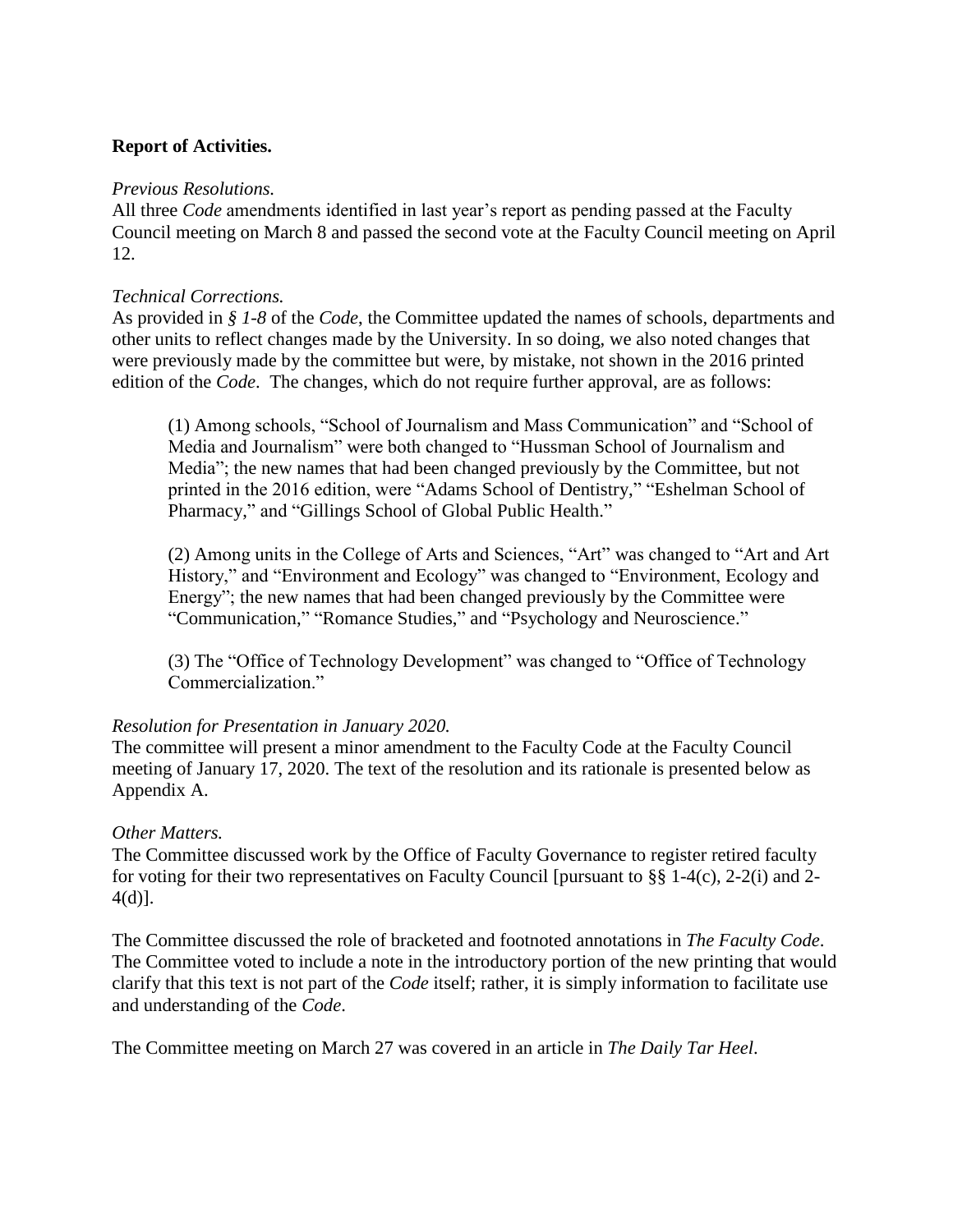### **Appendix A Report of the Committee on University Government on Faculty Council Resolution 2020-1.**

The Advisory Committee (sometimes called the "Chancellor's Advisory Committee") is one of the longest-standing committees of the faculty, generally charged with advising the Chancellor and selecting candidates to run for positions of faculty leadership.

The proposed amendment to § 4-5 of the *Code* was drafted by the Committee on University Government at the request of, and in close consultation with, the Advisory Committee. It updates and clarifies the Advisory Committee's charge, but does not significantly alter the committee's composition or duties. Specifically,

\* the wording of subsection (b) is simplified and slightly broadened;

\* a new subsection (c) is added to draw attention to the committee's long-standing role in nominating candidates for certain faculty offices, a role that is currently spelled out in the sections of the Code that describe these offices —  $\S$ § 2-10(b), 3-1(c) and 3-2(b) — but not currently mentioned in § 4-5;

\* for the sake of clarity, the current language stipulating that members of the Advisory Committee may not serve concurrently on certain other committees is moved to a separate subsection (d); and

\* subsections (c) and (d) are renumbered, and the wording of (d) is slightly changed to make it gender neutral.

Other portions of the *Code* pertinent to subsection (b)(5) and the new subsection (c) will be explicitly cross-referenced with explanatory notes, per our current practice. These notes do not appear in the language of the proposed amendment because they are not, strictly speaking, part of the *Code*.

Our Committee endorses these changes and strongly recommends that Faculty Council accept them by passing Resolution 2020-1. If the Council passes this resolution on its first reading, the matter will then be put to a vote of the General Faculty by electronic ballot, as required by the newly amended § 1-7 of the *Code.*